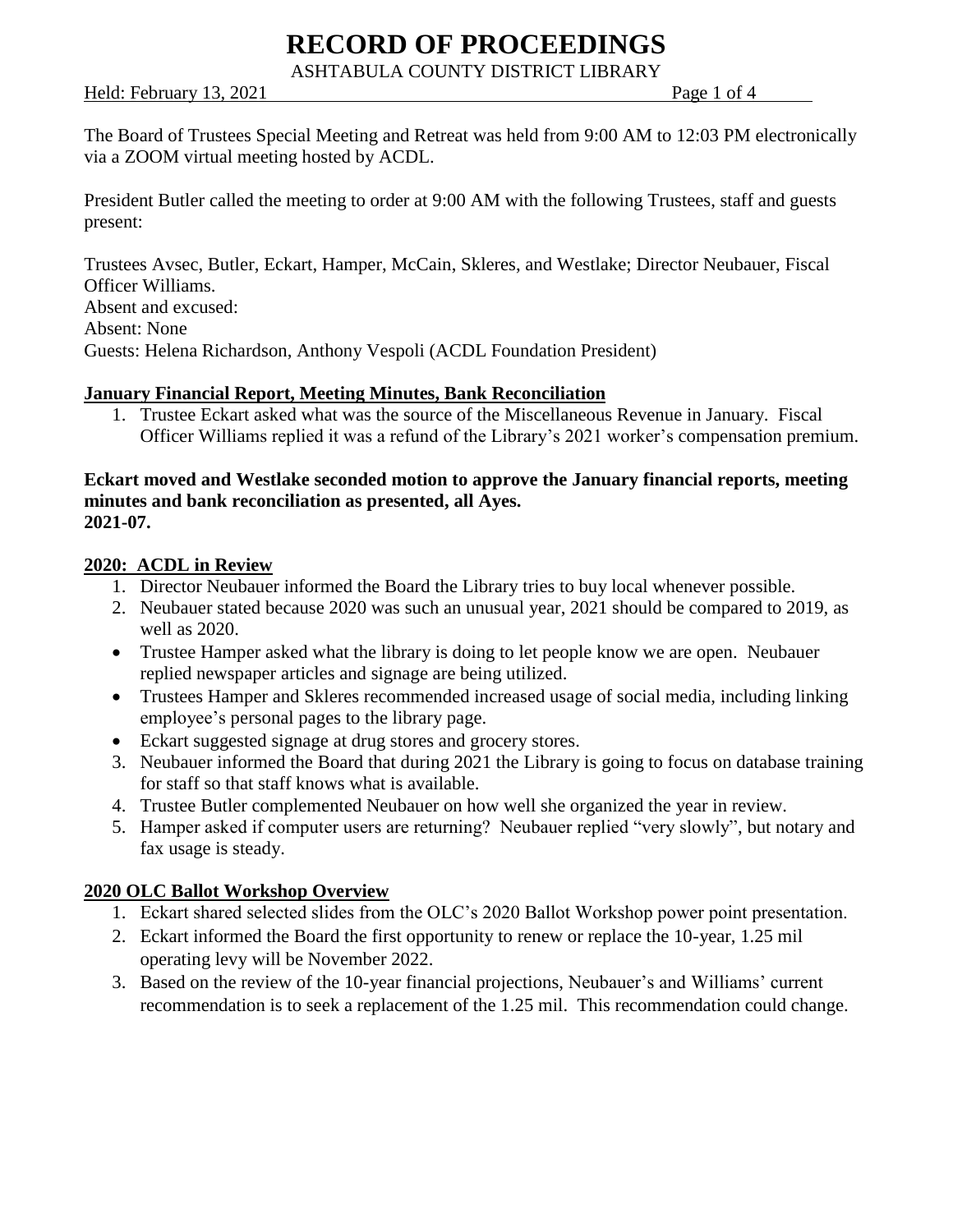ASHTABULA COUNTY DISTRICT LIBRARY

Held: February 13, 2021 **Page 2 of 4** Page 2 of 4

## **10-Year Projection Scenarios**

- 1. Eckart and Williams summarized the various 10-year projections, and recommend the Board opt the scenario that includes paying off the current loan in 2021 and implementing a \$15.00 per hour minimum wage in 2022.
	- Butler stated that as a non-financial person, the library has been pretty aggressive in paying down debt.
	- Trustee Avsec asked about inflation. Williams replied the projections include 2% annual increases in most line items.
	- Avsec asked if the \$15.00 minimum wage should be implemented even if it is not mandated by Congress. Neubauer responded we need to anticipate a \$15.00 minimum wage in the projection.
	- Avsec stated she is concerned about the impact of implementing a \$15.00 minimum wage will have on the levy.
	- Westlake stated a \$15.00 minimum wage will happen, it's just a matter of when. He suggested we may want increase the minimum wage \$1.00 per year until we get to \$15.00.
	- Neubauer informed the Board ACDL is participating in the NEO-RLS Salary Survey, and the results (which should be available 3Q2021) will help us to decide about 2022 and beyond.
	- Avsec said she was thinking about what the levy story might be, we are an employer and we want to keep people employed.

#### **Library Loan Payoff in 2021**

1. Eckart stated the Finance Committee approved the recommendation to the following CDs, and apply the proceeds towards the Library's debt:

| 61747MG96 | 795450XY6 | 76541YD1  | 33715LAD2 |
|-----------|-----------|-----------|-----------|
| 87165FMP6 | 14042RCH2 | 14042RCQ2 | 949763BR6 |
| 05600XAA8 | 53362LBF0 | 664122AF5 | 856283P67 |
| 88241TJJ0 | 32110TQW8 | 88241TJR2 |           |

**Westlake moved and Skleres seconded the motion to redeem the CDs and apply the proceeds towards the Library's debt. Upon roll call, all voted Aye. 2021-08.**

#### **Supplemental Appropriations**

1. Williams recommended the Board approve the following supplemental appropriations:

| 1000-910-910-0000 | <b>Transfer Out</b>     | \$1,618,000 |
|-------------------|-------------------------|-------------|
| 3001-931-0000     | Transfer In             | \$1.618,000 |
| 3001-800-810-0000 | Redemption of Principal | \$1,618,000 |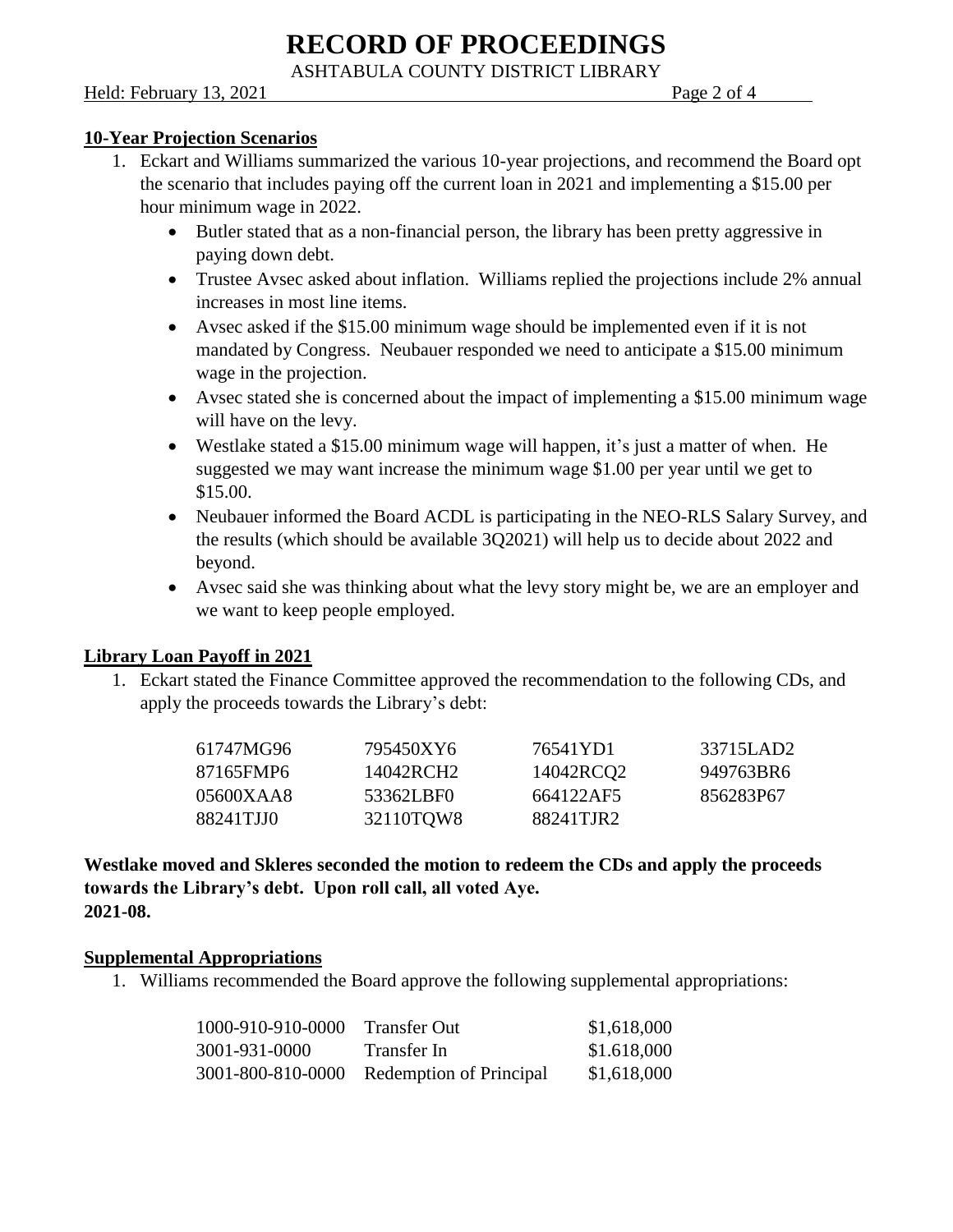ASHTABULA COUNTY DISTRICT LIBRARY

Held: February 13, 2021 **Page 3 of 4** 

### **Skleres moved and Avsec seconded the motion to approve the supplemental appropriations as requested. Upon roll call, all voted Aye. 2021-09.**

The Board took a break from 10:24 AM to 10:35 AM

## **Past Levy Campaign Overview**

1. Westlake informed the Board of the number of votes and outcome during the following elections:

| 2010 | 17,000 Votes   | <b>ACDL Operating Levy</b> | Failed |
|------|----------------|----------------------------|--------|
| 2013 | $10,000$ Votes | <b>ACDL Operating Levy</b> | Passed |
| 2019 | 8,870 Votes    | ACDL PI Levy               | Passed |

- 2. Westlake estimated a mail piece would cost approximately \$1.00 per piece.
- 3. Westlake stated he likes to compare ACDL to Morley Library, and in doing so he suggests ACDL implement the following:
	- Enhance the image of ACDL on Wikipedia;
	- Clearly explain why ACDL is not a part of CleveNet; and
	- Try to leverage our partnerships with community groups by linking websites;
- 4. Westlake noted the 2019 PI Levy did not pass in Genera-on-the-Lake and Geneva Precinct 3, and that he believes the opportunity for better support in these two areas plus Saybrook Township exists.
- 5. Westlake estimated a carrier route targeted bulk-mail campaign would cost \$4,000 \$6,000.
- 6. Avsec mentioned the Austinburg Township Trustees are sporting an anti-tax, no new tax necessary stance.
- 7. Hamper stated that in November 2020 all contested seats in the general election went to republicans, and all levy's passed.

#### **Intellectual Freedom & Social Justice**

- 1. Neubauer shared a video presentation on Intellectual Freedom & Social Justice.
- 2. After the presentation, Neubauer stated the library may approach with new understanding, collection development and management.
	- Hamper told the Board when she was in Rwanda, the tension was palpable and the government ignored the genocide that had occurred. Hamper stated ACDL should be a sounding board for everyone.
	- Avsec informed the Board the periodical "American Scholar" does a good job of providing both point of view.
	- Butler stated he appreciated the conversation.